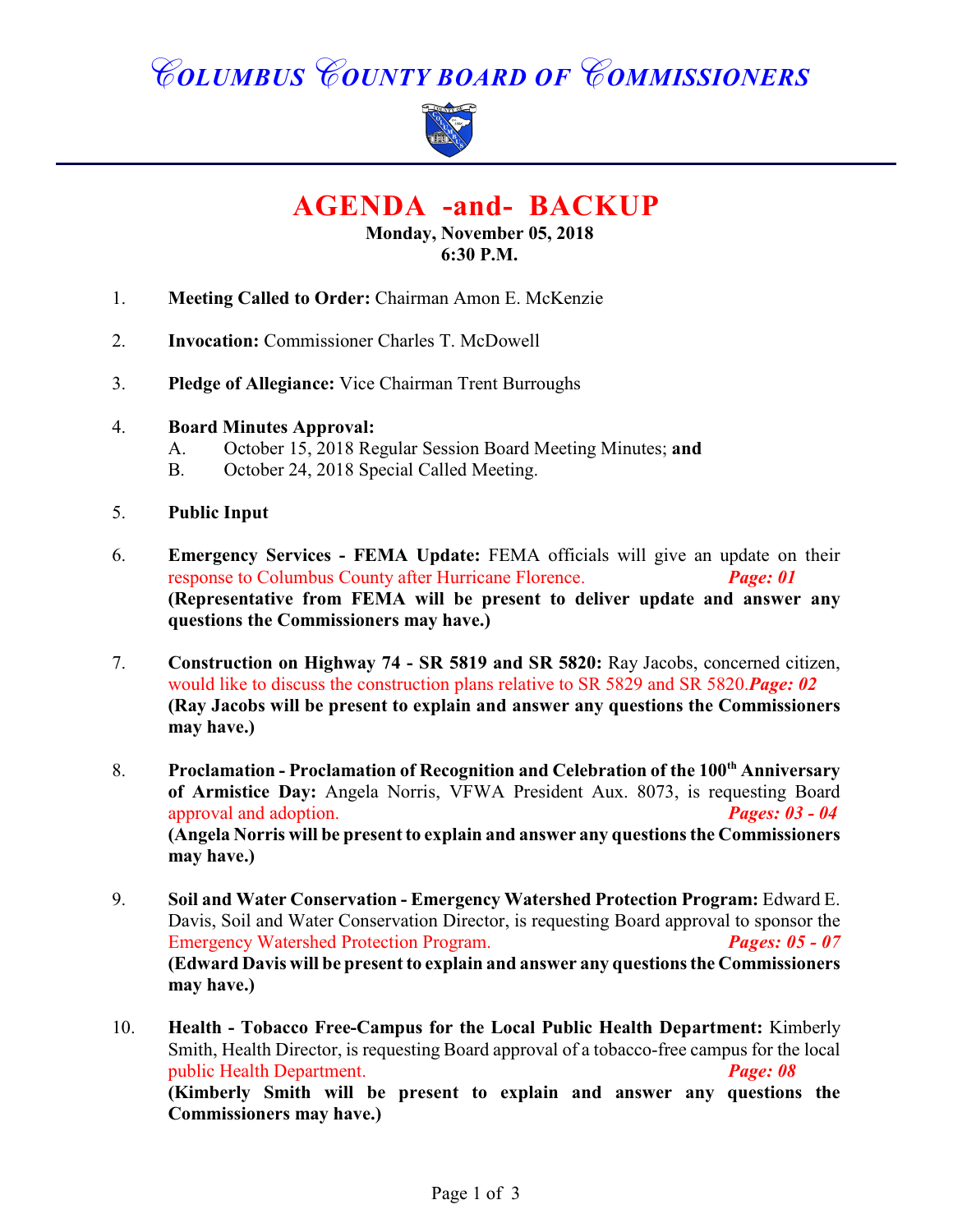- 11. **Parks and Recreation Fitness Park Project:** Julie Strickland, Parks and Recreation Director, is requesting Board approval of the low bid and contract for implementation of the Fitness Park Project. *Page: 09* **(Julie Strickland will be present to explain and answer any questions the Commissioners may have.)**
- 12. **Emergency Services Reimbursement for Foam Used at Tanker Accident:** Kay Worley, Emergency Services Director, is requesting Board approval to receive \$5,145.35 for reimbursement of foam. *Pages: 10 - 11* **(Kay Worley will be present to explain and answer any questions the Commissioners may have.)**
- 13. **Planning Establishment of Public Hearing for November 19, 2018, at 6:30 P.M., on Proposed Amendment to Columbus County Flood Damage Prevention Ordinance:** Samantha Alsup, Planning Director, is requesting the Board to establish November 19, 2018, at 6:30 P.M. as a Public Hearing date. *Page: 12* **(Amanda Prince, County Attorney, will be present to explain and answer any questions the Commissioners may have.)**
- 14. **Planning Establishment of Public Hearing for November 19, 2018, at 7:30 P.M., on Proposed Amendment to Columbus County Flood Damage PreventionOrdinance:** Samantha Alsup, Planning Director, is requesting the Board to establish November 19, 2018, at 7:30 P.M., as a Public Hearing date. *Page: 13* (Amanda Prince, County Attorney, will be present to explain and answer any questions **the Commissioners may have.)**
- 15. **Economic Development - Public Hearing for November 19, 2018, at 7:00 P.M.:** Gary Lanier, Economic Development Director, is requesting the Board to establish November 19, 2018, at 7:00 P.M., as the date and time for a proposed Economic Development Incentive Grant for Project GESS. *Page: 14* **(Gary Lanier will be present to explain and answer any questions the Commissioners may have.)**
- 16. **Solid Waste Discussion of Scrap Tire Program for Informational Purposes:** Harold Nobles, Solid Waste Director, will deliver information on the Scrap Tire Program.

*Pages: 15 - 17*

**(Harold Nobles will be present to deliver information and answer any questions the Commissioners may have.)**

- 17. **Governing Body Voting Delegate for the 2019 NCACC Legislative Goals Conference:** Michael H. Stephens, County Manager, is requesting the Board to designate a voting delegate for the 2019 NCACC Legislative Goals Conference. *Pages: 18 - 19* **(Michael Stephens will be present to explain and answer any questions the Commissioners may have.)**
- 18. **Resolution Resolution Requesting NC DOT to Name the US 74 and Highway 242 Overpass in Honor of Kevin Conner:** Commissioner Edwin Russ is requesting Board approval and adoption of this Resolution. *Pages: 20 - 21* **(Commissioner Russ will be present to explain and answer any questions the Commissioners may have.)**